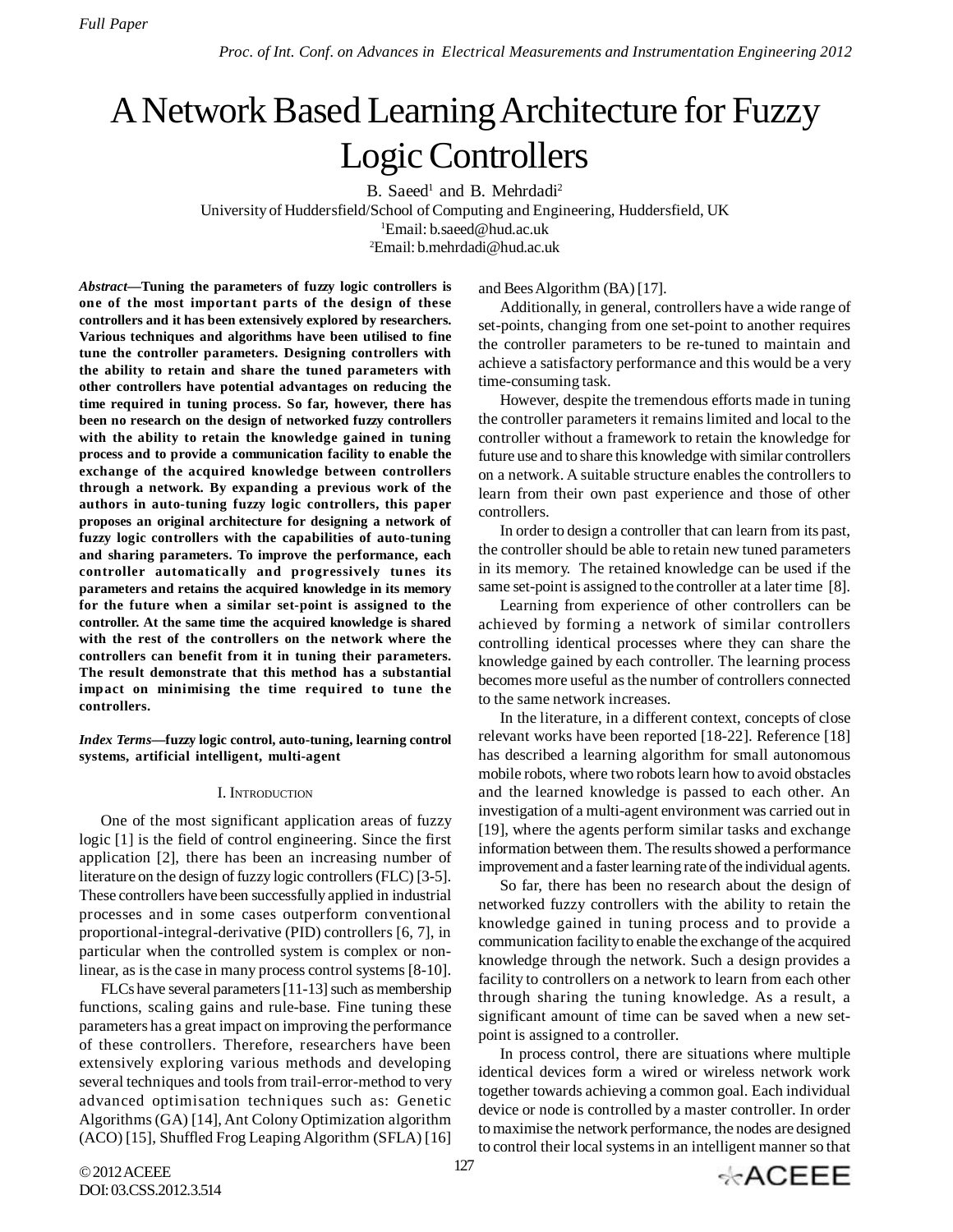they can adapt to their set-point changes and tune their local parameters. The knowledge gained by individual controllers is then made available to other controllers on the network.

Potential applications of such system could be controlling multiple motors with identical characteristics or several pneumatic valves on an oil pipeline. These devices are known for their non-linear characteristics which are not easy to control without damping or slowing down their response to new set points.

An example of such an application is depicted in Fig. 1. Processes 1-4 are identical systems and are controlled by identical FLCs 1-4. The entire system is connected via a communication medium. Based on application requirements the communication medium could be Ethernet wired/wireless, ZigBee or any other type of network [23-25].

The controllers utilise a fuzzy logic control strategy to control their systems. To improve the performance they have the ability to auto-tune their parameters [6, 26]. In each iteration cycle of the tuning process the parameters are shared on the network. When a new set-point is assigned to a controller or a controller starts to perform the tuning process, it has the ability to perform its tasks in controlling and auto-tuning independently or to use the knowledge gained by other controllers. Thus the controllers could learn from the experience of each other, consequently a significant time can be saved during the tuning stage.

with enhanced transient response. In addition, the robustness of the controller was investigated in the case of parameter changes and the results demonstrated a satisfactory performance.

This paper proposes a networked learning structure for fuzzy logic controllers. A communication capability was integrated into the previous algorithms, where in an iterative manner the controllers can tune their parameters and share their acquired knowledge with the rest of the controllers on the network. Each controller has the ability to work independently or to start from the shared knowledge.

A second order system transfer function was used for simulation. The results show that the proposed method is highly effective.

The remainder of this paper is organised as follows: section II presents the design of the proposed networked fuzzy logic controllers. The learning algorithm is illustrated in section III. Evaluation and results are shown in section IV. Finally, some conclusions are drawn in section V.

## II. LEARNING ARCHITECTURE DESIGN

NI LabVIEW 2011 was used to realise and implement the proposed network in Fig. 1.

The design was comprised of four PC-based FLCs connected through a dedicated Ethernet switch to ensure there is no other network traffic to disturb the communication of the controllers; the structure is shown in Fig. 2.



Figure 1. Structure of networked fuzzy logic controllers

In a previous work [26], the authors described an auto-tuning fuzzy logic controller, whereby a new systematic auto-tuning algorithm to fine tune fuzzy logic controller gains is proposed and applied to several second order systems.

Based on the analysis of the relationship between the closed-loop response and the controller parameters, an autotuning method was implemented. The results showed the effectiveness of the algorithm and produced zero overshoot

The LabVIEW Control Design and Simulation module was used to design and simulate the FLCs and the learning algorithms, where the tuning process was accomplished in a flexible way. The LabVIEW "network-published shared variable" feature was used to establish the communication between the controllers, thus the complexities of communication programming were greatly minimised.

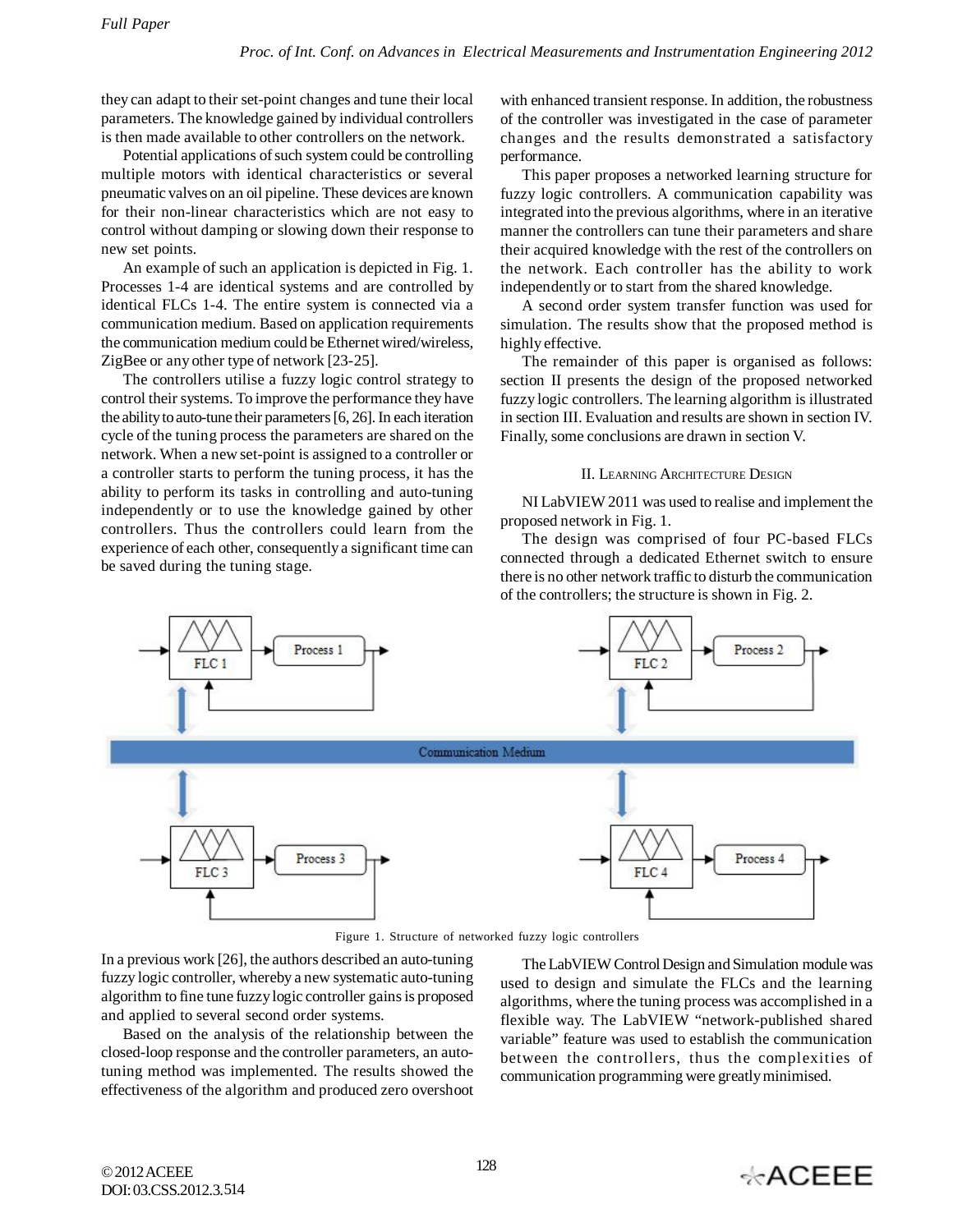

Figure 2. Learning architecture for fuzzy logic controllers

Each PC represents an independent FLC; Fig. 3 shows the simulation module of the FLC. The process transfer function can be defined in the simulation interface and the openloop and closed-loop responses are displayed together with the response characteristics including the rise time, overshoot percentage and the settling time.

External disturbances could be introduced at the input and at the output of the process to determine the stability and robustness of the controlled system.

## III. THE LEARNING ALGORITHM DESIGN

The learning algorithm was comprised of the auto-tuning algorithm in [26] with addition of new modules to retain the previous tuned parameters and to implement communication between the controllers. Thus, the new algorithms have three important capabilities of auto-tuning, memorising and sharing the acquired knowledge, which are integral parts of learning controllers [8]. Additionally, the algorithms have the ability to monitor the performance of the system and to ensure its stability.

The memorising module helps the controller to retain the tuned parameters derived for a given set-point.

The details of the above mentioned tasks can be summarised as follows: when a set-point is assigned to a controller, first it starts by checking the memory module for existence of previous tuning parameters for the given setpoint. If previous tuning parameters for the set-point exist then the controller retrieves these values and continues the auto-tuning process from that stage. Otherwise the tuning process starts independently and the new tuning parameters are saved in the memory module and shared via the communication module. This sequence is repeated in every cycle.

The learning algorithm consists of several modules as shown by the flowchart in Fig. 4.



Figure 3. FLC simulation interface.

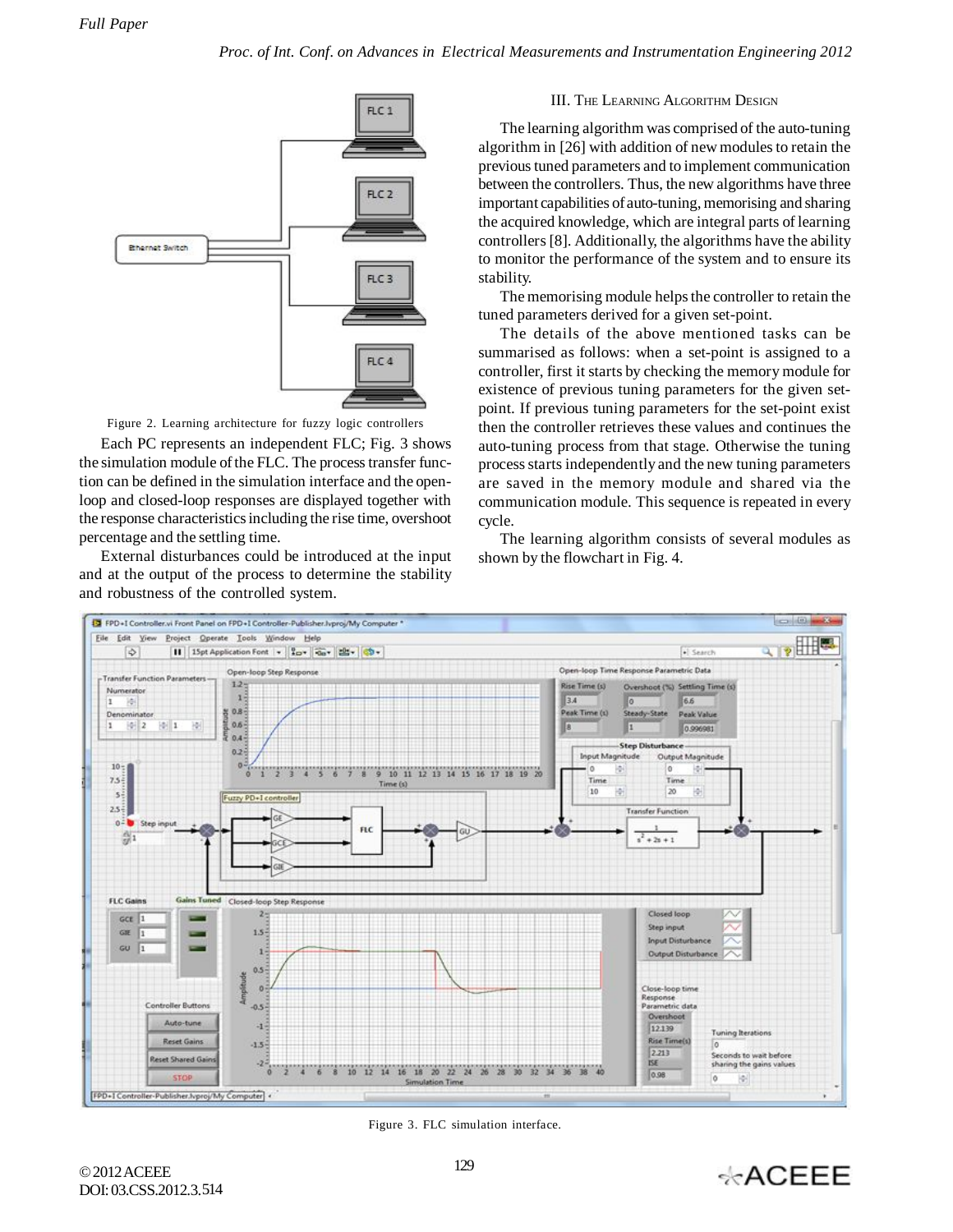

Figure 4. Flowchart of the learning algorithm

## IV. EVALUATION AND RESULTS

In order to test the algorithms, a standard second order system transfer function with different characteristics was used for the simulation. Due to limited space, only the response of one case (1) is presented here.

$$
G(s) = \frac{1}{s^2 + 2s + 1} \tag{1}
$$

The above case is a critically damped form of a second order transfer function and it is a very common low order system that could represent any two first order systems connected in series [27, 28].

All the controllers were setup to simulate the same system as in (1); the set-point of each controller was then assigned to each unit. The controllers were then initiated to operate as follows: FLC 1 at cycle 1, FLC 2 at cycle 4, FLC 3 at cycle 8 and FLC 4 at cycle 14. The closed-loop response results are shown in Fig. 5 and Fig. 6, where column 1, column 2, column 3 and column 4 show the responses of FLC 1, FLC 2, FLC 3 and FLC 4 respectively.

As can be seen from the first column of Fig. 5 and Fig. 6 the FLC 1 was able to automatically tune its parameters within 15 iterations. The overshoot was eliminated at the second iteration and the response was progressively improved. Furthermore, at each cycle, the tuning parameters were shared on the network.

For FLC 2, where it was started to operate at cycle 4, it was able to tune its parameters within 11 iterations and at its second iteration it achieved the same response as it was achieved by FLC 1. This is because it used the tuning parameters shared by FLC 1. Consequently, less cycle iterations were required to tune its parameters. This is apparent from the fifth row and the second column of Fig. 5.

As FLC 3 was started at cycle 8, it was able to tune its parameters within 8 iterations and at its second iteration the controller achieved the same performance as it was achieved by FLC 1 and FLC 2 and this is clear from the first row and the third column of Fig. 6.

Finally, FLC 4 was started at cycle 14. Therefore, it was able to tune its parameters and achieve a satisfactory response within only 2 iterations. This is shown in seventh row and fourth column of Fig. 6. Similar responses were achieved by FLC 1, FLC 2 and FLC 3 within 15 iterations, 11 iterations and 8 iterations respectively.

## V. CONCLUSIONS

This paper has proposed and implemented a learning structure for fuzzy logic controllers. Algorithms with the capabilities of auto-tuning, retaining and sharing knowledge have been designed and applied to several second order systems. The controllers were able to retain and share their acquired knowledge, later on this knowledge was used by other controllers on the network. This has a great impact on reducing the time required to tune the controllers. Furthermore, over a period of time the accumulated knowledge acquired by the system enables the controllers to tune their respective parameters in a much shorter length of time.

Since the amount of the data exchanging between the controllers is small, hence embedded-microcontrollers interfaced to a ZigBee module can be utilised. Recently some microcontrollers are marketed with built-in ZigBee and sufficient internal program memory to incorporate our algorithms. These microcontrollers have several built-in Analogue to Digital Converters (ADC) and Pulse Width Modulation (PWM) outputs to realise a control loop. These microcontrollers are also physically small to be embedded in the sensor enclosures. This will provide new generation of applications that include versatile and cost-effective solutions in wireless sensor networks and control applications. The proposed structure is not limited to fuzzy controllers and can be adapted to incorporate other control strategies such as conventional PID control.

© 2012 ACEEE DOI: 03.CSS.2012.3. 514

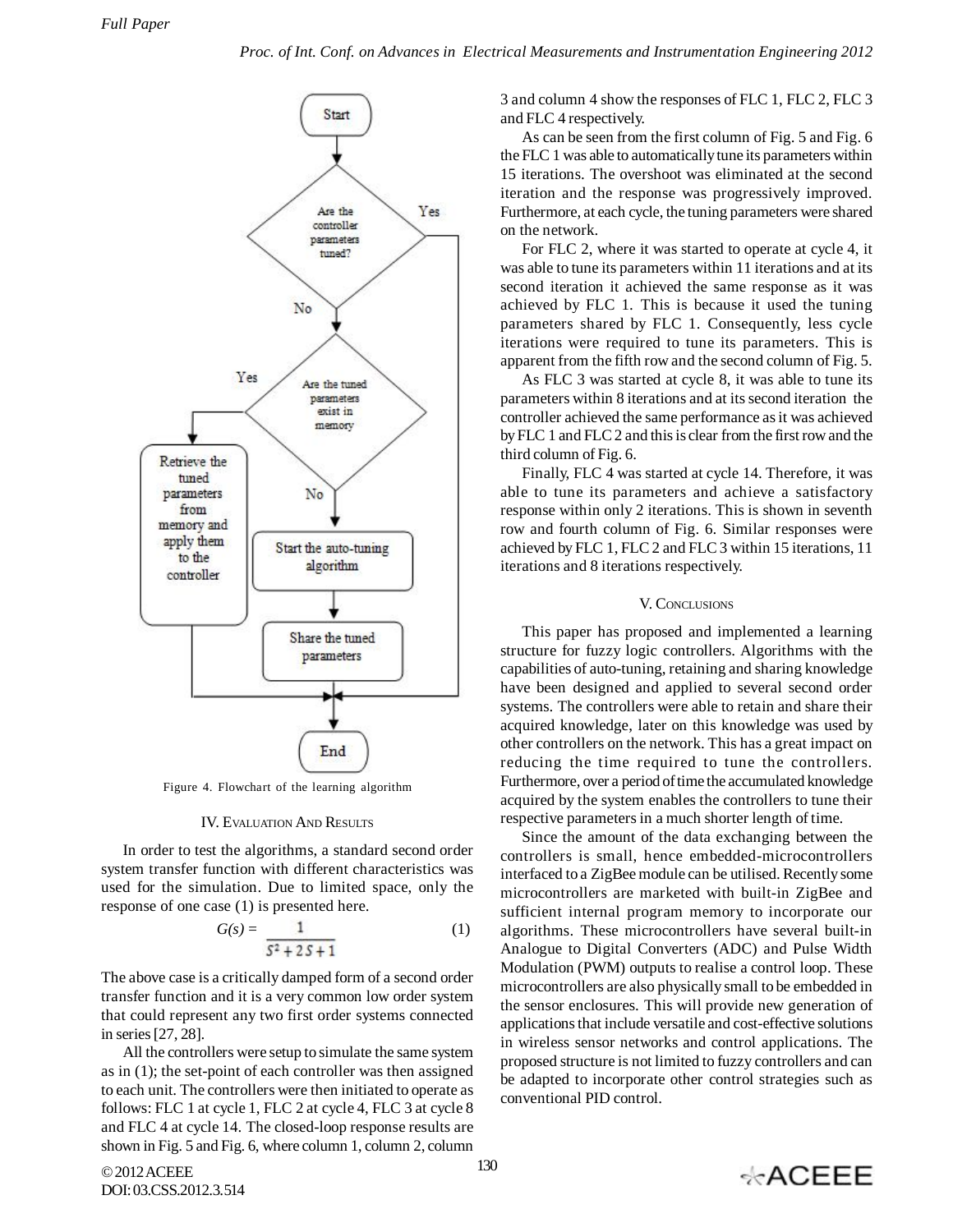

Figure 5. Iteration 1- iteration 8 of closed-loop step responses: (a) FLC 1 (b) FLC 2 (c) FLC 3 (d) FLC 4

© 2012 ACEEE DOI: 03.CSS.2012.3.514

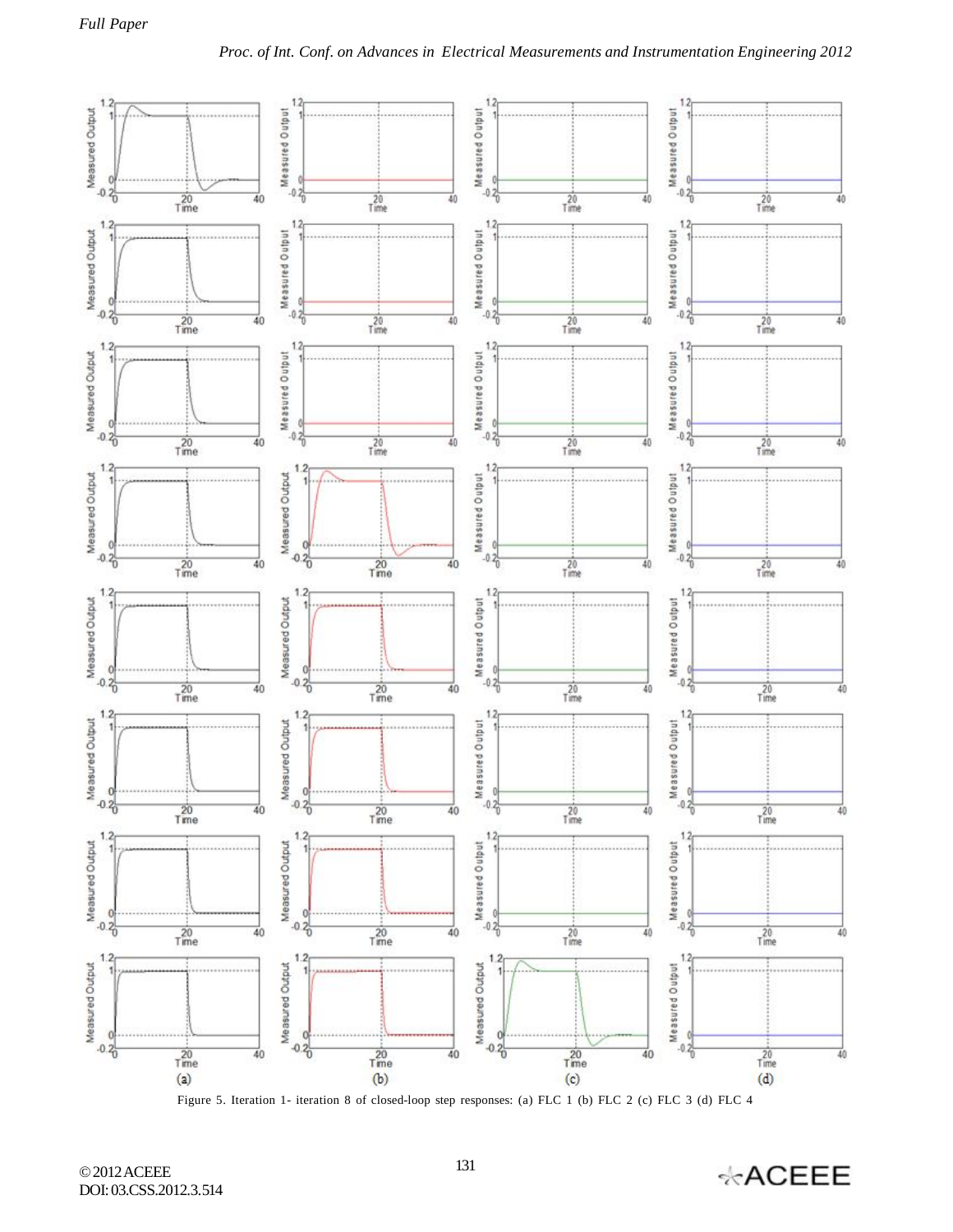

Figure 6. Iteration 9- iteration 15of closed-loop step responses: (a) FLC 1 (b) FLC 2 (c) FLC 3 (d) FLC 4